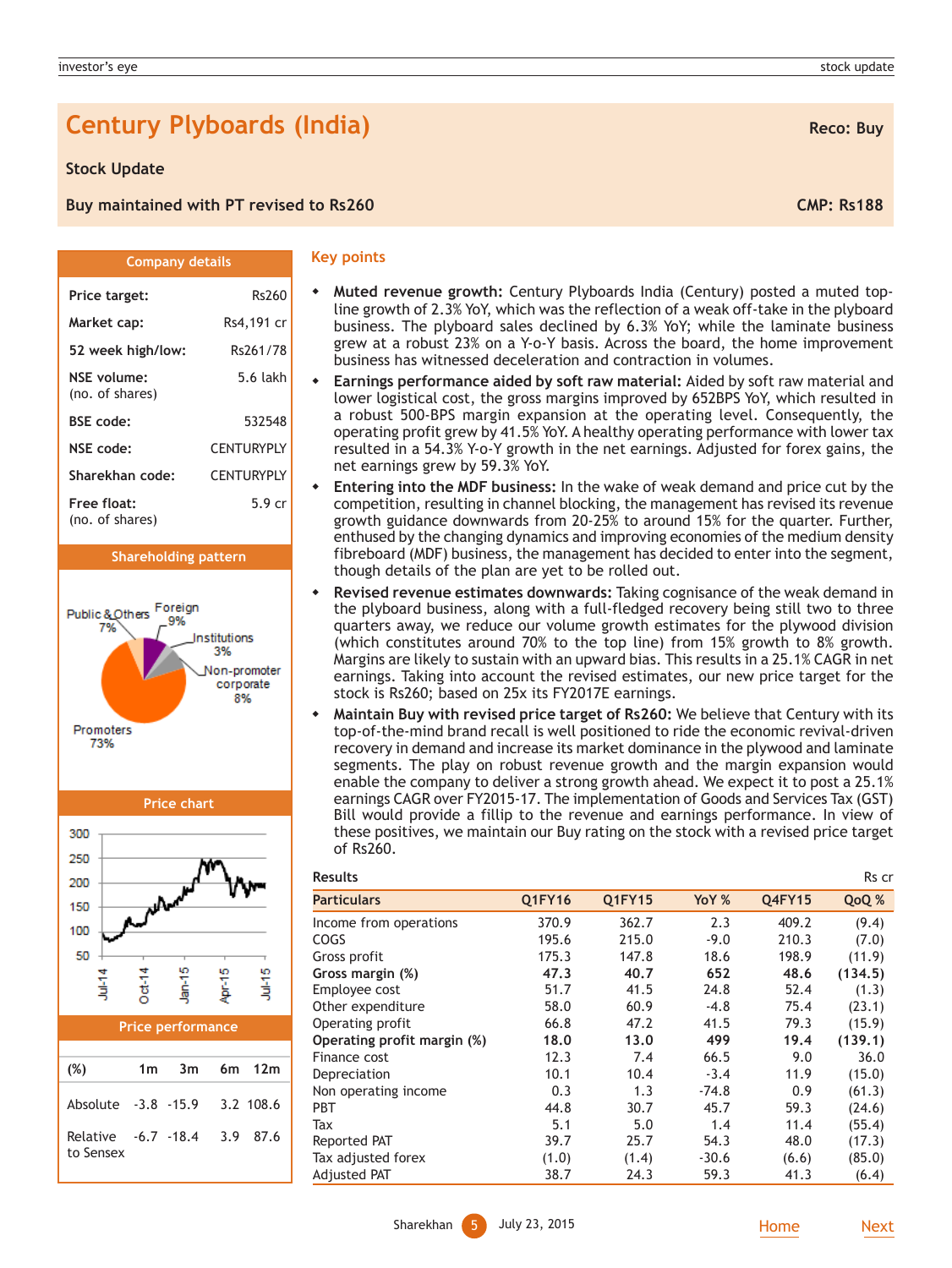#### investor's eye stock update the stock update of the stock update stock update stock update stock update stock update

#### **Valuations**

| <b>Particulars</b>      | <b>FY13</b> | <b>FY14</b> | <b>FY15</b> | <b>FY16E</b> | <b>FY17E</b> |
|-------------------------|-------------|-------------|-------------|--------------|--------------|
| Net sales (Rs cr)       | 1,182       | 1,348       | 1,588       | 1,825        | 2,155        |
| Growth (%)              | (29)        | 14          | 18          | 15           | 18           |
| Adjusted EBITDA (Rs cr) | 128         | 179         | 274         | 319          | 376          |
| EBITDA margin (%)       | 10.8        | 13.3        | 17.2        | 17.5         | 17.5         |
| <b>Adjusted PAT</b>     | 53          | 77          | 149         | 188          | 234          |
| Growth (%)              | (57)        | 47          | 94          | 26           | 24           |
| Adjusted EPS (Rs)       | 2.4         | 3.5         | 6.7         | 8.5          | 10.5         |
| PER $(x)$               | 77          | 71          | 28.7        | 22.7         | 18.3         |
| RoCE $(\%)$             | 7.1         | 15.4        | 23.1        | 24.2         | 23.7         |
| RoE(%)                  | 11.7        | 23.1        | 44.0        | 39.5         | 34.1         |

# **Result highlights**

**Laminate business led the top-line growth:** In Q1FY2016 the top line of Century grew by 2.3% year on year (YoY), led by a strong 23% growth in the laminate business. Over the last three quarters, the laminate business has been growing rapidly averaging a growth of 30% YoY, led by improved capacity utilisation. For the quarter, the plyboard business declined by 6.3% YoY. This moderation in growth of the plyboard business is on account of weak consumer demand and lack of off-take at the ground level. With an improvement in the consumer sentiment and uptake in the end users, we expect the demand revival to get reflected in results.

**Margin expansion led by soft raw material prices:** The operating profit margin (OPM) expanded by 500 basis points (BPS) YoY from 13% in Q1FY2015 to 18% in Q1FY2016. This strong improvement was mainly on account of savings on the raw material cost front and logistics. The raw material cost to sales ratio was down by 652BPS YoY, resulting in an equal expansion in the gross profit margin (GPM). Consequently, a strong sales performance and a robust margin expansion together resulted in a 41% Y-o-Y growth in the operating profit of the company.

**Reported earnings grew by 54.3% YoY:** The strong operational performance coupled with a low tax payout for the quarter reflected in the strong earnings for the quarter which grew at 54.3% YoY. The reported earnings for both the quarters (Q1FY2015 and Q1FY2016) included an element of foreign exchange (forex) gain, adjusting for which the earnings grew 59.3% YoY.

#### **Plyboard**

| <b>Particulars</b> | <b>O1FY16</b> | Q1FY15 | YoY % | Q4FY15 | <b>OoO</b> % |
|--------------------|---------------|--------|-------|--------|--------------|
| Top line           | 257.6         | 274.9  | (6.3) | 291.8  | (11.7)       |
| EBIT               | 43.8          | 34.8   | 26.0  | 57.6   | (24.0)       |
| <b>EBIT</b> margin | 17.0          | 12.6   | 436.0 | 19.8   | 274.6        |
| Capital employed   | 529.8         | 486.1  | 9.0   | 559.8  | (5.4)        |
| RoCE $(\%)$        | 33.1          | 28.6   | 447.4 | 41.2   | 810.7        |

# **Laminate**

| <b>Particulars</b> |       | Q1FY16 Q1FY15 YoY% Q4FY15 QoQ% |       |       |         |
|--------------------|-------|--------------------------------|-------|-------|---------|
| Top line           | 77.2  | 62.7                           | 23.0  | 80.5  | (4.1)   |
| EBIT               | 10.1  | 3.7                            | 175.2 | 6.5   | 56.9    |
| <b>EBIT</b> margin | 13.1  | 5.9                            | 726.3 | 8.0   | (510.6) |
| Capital employed   | 175.2 | 154.0                          | 13.8  | 170.5 | 2.8     |
| RoCE $(\%)$        | 23.1  | 9.6                            |       | 15.2  |         |

# **CFS**

| <b>Particulars</b> | <b>O1FY16</b> | Q1FY15 |       | YoY % Q4FY15 | QoQ % |
|--------------------|---------------|--------|-------|--------------|-------|
| Top line           | 17.4          | 15.4   | 13.0  | 17.4         | (0.1) |
| <b>EBIT</b>        | 5.4           | 3.3    | 62.6  | 6.0          | (9.4) |
| <b>EBIT</b> margin | 31.0          | 21.6   | 947   | 34.2         | 320   |
| Capital employed   | 55.8          | 57.0   | (2.1) | 60.0         | (7.0) |
| RoCE $(\%)$        | 38.8          | 23.3   |       | 39.8         |       |

## **Q1FY2016 revenue mix**



### **Q1FY2016 PBIT mix**